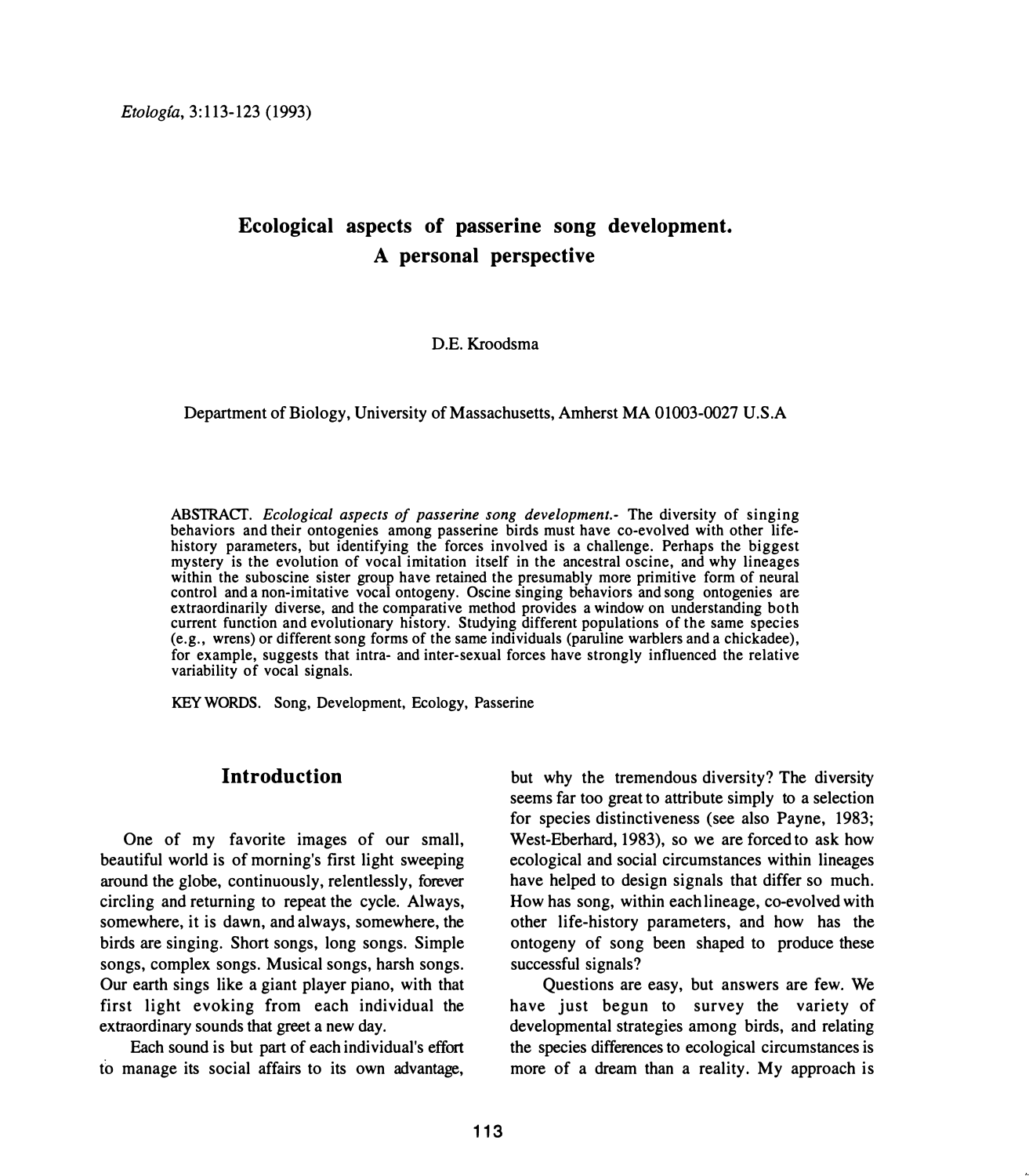#### **Kroodsma**

**comparative, in that I ask questions about why different lineages (often sister groups) or even different individuals within a lineage use different signals and how song ontogeny has achieved those differences (Kroodsma, 1988a). In other words, I try to document differences in song development, and then try to make some sense of how and why those differences exist and arose. In the broad sense, I study "constraints," in both the negative and positive sense of the word (Gould, 1989); I'm interested in how developmental constraints might limit the directions in which natural selection is able to pull signals, how development is dictated by past history (and perhaps current conditions), and ultimately how these processes were and are influenced by ecological circumstances.** 

## **The oscine/suboscine split, or why (not) imitate?**

**Of greatest intrigue to me is why song development in the passerine sister suborders, the oscines and the suboscines, is so fundamentally different. The songbirds, of course, are the stuff of which textbooks are made. These songbirds must learn their songs from adult conspecifics, much as we learn our spoken language from adult conspecifics (Kroodsma & Baylis, 1982; Slater, 1988; Marler, 1991). The suboscines are less wellknown. They are a mostly New World suborder, and include about 1000 mostly Neotropical species, such as flycatchers, antbirds, ovenbirds, woodcreepers, and the like. Unlike the songbirds, these suboscines apparently include no imitative process in their song development.** 

**Three studies of suboscine song ontogeny have now failed to reveal any evidence of vocal imitation. In the first, I hand-reared, from about 10 days of age, alder and willow flycatchers (two sibling species,**  *Empidonax alnorum* **and** *E. traillii)* **and eastern**  **phoebes** *(Sayornis plwebe).* **Birds were deprived from hearing their own songs, and some were tutored with songs of another flycatcher. No interspecific learning occurred, and songs of individuals appeared normal in all respects (Kroodsma, 1984, 1985a).** 

**In a second experiment, I attempted to influence, via both tape- and live-tutoring, the fine details of songs developed by hand-reared eastern phoebes (Kroodsma, 1989a). Again, I failed to demonstrate any form of vocal imitation, and each phoebe produced normal songs, but birds did not match any details of the tutor tape or of other phoebes in the immediate social environment.** 

**The third experiment was intended to be the final test (Kroodsma & Konishi, 1991). Songbirds, we know, rely on their hearing during two phases of song learning. A bird must first hear and memorize the song, and later he must recall that sound, practice vocalizing it, and monitor that practice via auditory feedback, i.e., the bird listens to itself sing and improves the output to match the memory trace (Marler & Nelson, 1992). Interrupting the auditory feedback by deafening a songbird before it has crystallized its adult song destroys the ability to sing normal songs (Konishi, 1965). Our final test with a flycatcher was thus to deafen one, to see if it still developed normal songs. Again we failed to find any evidence of imitation. Eastern phoebes, in spite of being deafened at about 40 days of age (before they come into adult song), still developed normal phoebe songs. In short, the three experiments reveal that, unlike songbirds, these suboscines l) do not need conspecific instruction after 10 days of age, 2) would not attend to details of tutor songs in the laboratory, and 3), most importantly, required no hearing to develop normal adult songs.** 

**Why these suboscines don't learn can be addressed on both a proximate and ultimate level. Proximately, the answer seems rather simple: suboscines appear to lack the brain for the imitative task. Songbirds learn and then produce that imitated**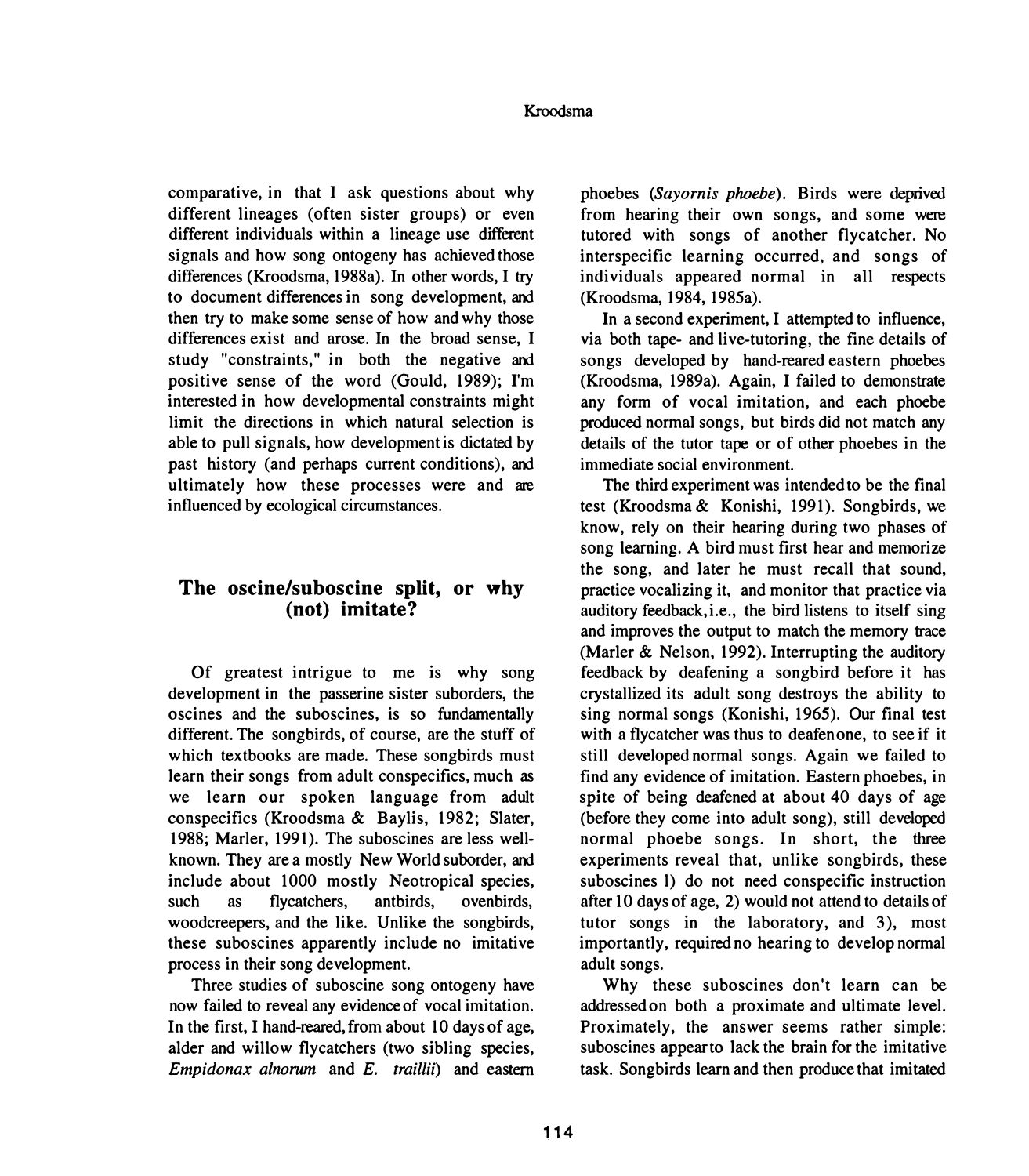song by using an intricate neural network of brain nuclei, found primarily in the forebrain (Konishi, 1989; Gahr et al., 1993). The brains of suboscines, however, are very different, and lack these song control centers (Nottebohm, 1980; Kroodsma & Konishi, 1991). Rather, a different developmental strategy for song appears in some of these suboscines; in alder flycatchers, for example, fledglings use a call (an unstable "fee-bee-o") when they are separated from one another, and it is this (nonlearned) call that is the direct antecedent of the adult song, the crisp "fee-bee-o" so typical of this species throughout North America (Kroodsma, 1984).

In the ultimate sense, then, what happened in the evolutionary history of these two lineages? If the Passeriformes are truly a monophyletic group (Raikow, 1982), and if the suboscines and oscines are monophyletic lineages within the passerines (Sibley et al., 1988), then the songbird ancestor acquired the ability to imitate but the suboscine ancestor did not. Why, or why not? And why did that single, common ancestor of songbirds learn to imitate (the most parsimonious explanation is that vocal learning arose once among the songbirds), but none of the suboscine lineages have since then?

The origins of vocal learning among the passerines remains a mystery (Nottebohm, 1972). Although we can list the two most obvious consequences (to us, anyway) of this difference in song development, that songbirds can have larger (sometimes enormous) song repertoires and learned song dialects (Krebs & Kroodsma, 1980), we cannot infer that selection for these characteristics necessarily led to song learning. Perhaps the learning originated for some far more subtle reason, such as controlling inner ear damage during production of loud vocalizations (Nottebohm, 1991). If flycatchers were to abandon their risk-free song development, an individual's song would neither be a direct reflection of his genes nor identify him to his home population. Although some have argued that song learning among songbirds has

promoted speciation (Baker & Cunningham, 1985), others have argued that the data don't strongly support that hypothesis (Baptista & Trail, 1992). To accept chance as the "force" that led to this suboscine/oscine difference is a last resort to a Darwinian biologist, but it should be one of our multiple (though untestable) hypotheses for the evolutionary origins of vocal learning among passerines.

Whatever the reasons, these nonlearned songs of flycatchers are relatively simple, repertoires are small, and geographic variation is minimal. These traits are what one would expect of a behavior that seems to be encoded securely in the genome.

# **Songbirds: an introduction**

The songbirds, which comprise about 4/9 of all birds, are the favorite textbook examples of song learning, relationships between cultural and biological evolution, neural control of song, song dialects, the parallels between bird song and human speech, geographic variation, and much, much more. Classic studies of song development have revealed that songbirds need to hear conspecifics after 10 days of age, that they must be able to hear themselves, that they are typically influenced by tutor tapes or social partners in the laboratory, and that they learn not only what but also how to sing (West & King, 1988; Slater, 1989; Marler, 1991).

The oscine potential and the constraints on suboscines are perhaps best illustrated by the winter wren *(Troglodytes troglodytes).* Across Eurasia, male wrens sing six to seven enormously complex songs (Kreutzer, 1974; Kroodsma & Momose, 1991). In this small wren, the remarkable achievement of song learning is evident, and the contrast with the simple songs and small repertoires of flycatchers and other suboscines is striking.

The wren also illustrates how we might exploit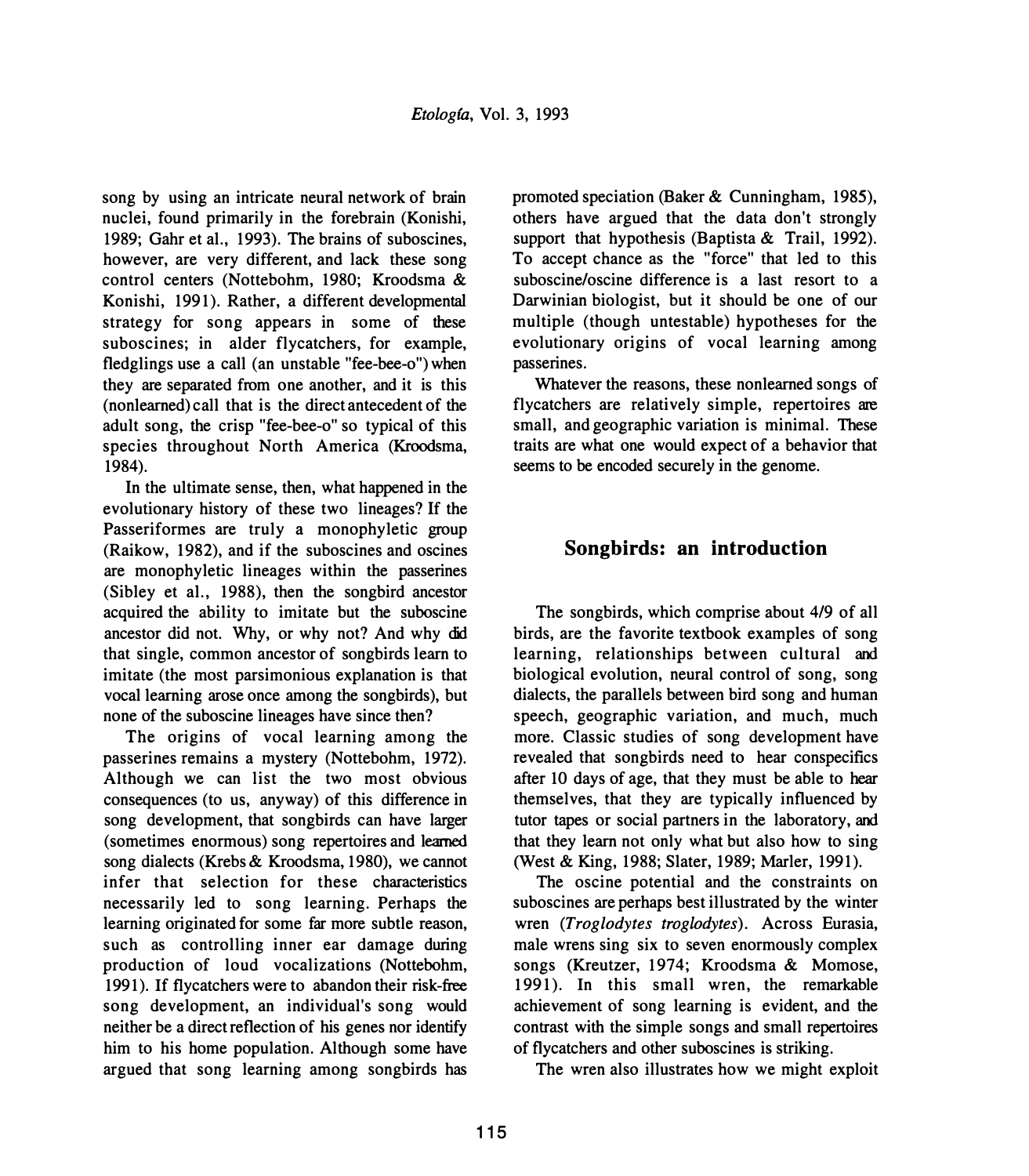**the comparative method in trying to understand such vocal complexity. Two song populations of this wren, currently classified as belonging to the same species, occur in North America. The wrens in eastern North America typically have only one to two songs, less than half those of their European counterparts, but the wrens of western North America have 12-15 basic songs, twice as many as their European cousins, and frequent song hybrids are used to produce an immense diversity of song forms (Kroodsma, 1980). Why the differences among populations? Have ecological differences in these three regions of the Holarctic encouraged or inhibited the differences?Do we look first at sexual selection (Catchpole, 1987)? Perhaps resources are more monopolizable in some populations than others, and song is a medium by which males demonstrate or exert prowess. Or perhaps developmental time varies among populations, with juveniles of populations with small song repertoires having little time to learn their songs before departing on a migratory journey; with more time in permissive environments, selection may have encouraged the mastering of greater vocal complexity, so that now individuals from different populations differ in their ability to learn large or complex songs (Kroodsma & Canady, 1985). Or perhaps the number of competing heterospecific singers (Kroodsma, 1985b), perhaps together with the relative complexity of the physical environment through which sound must be transmitted (Wiley & Richards, 1978; Morton et al., 1986), additionally constrains or releases signals in different environments. We have many hypotheses, but no concrete answers. Welcome to the songbirds!!** 

### **Sibling lineages of the marsh wren**

**One species in which I have been studying vocal development in two different populations is the**  marsh wren *(Cistothorus palustris)*. The quality of **songs is different in the two populations; songs from eastern North America are more liquid and less harsh than those of western North America, and songs of the two populations have characteristically different introductory and concluding notes, too. Eastern males learn to sing about 50 songs apiece, but western males learn about three times that, or about 150. Presumably to control their larger repertoires, western males also have larger song control nuclei in their forebrains than do eastern males (Canady et al., 1984; Kroodsma & Canady, 1985; Kroodsma, 1989b).** 

**In a laboratory experiment, we have shown that the quality of the songs is culturally transmitted, but that the ability to learn large repertoires is based on genetic differences. Western nestlings from California and eastern nestlings from New York were raised under identical settings in the laboratory. Tutored with a mixture of 50 eastern and 150 western songs, the males of the two populations learned each others' songs from the tape, but western males learned about three times as many songs as did the eastern males. The western yearlings also developed larger song control nuclei than did their eastern counterparts (Kroodsma & Canady, 1985).** 

**So dependent are juvenile wrens on their auditory environment that their repertoires can be easily manipulated in the laboratory. If an eastern wren is tape-tutored with, say, five song types, he will develop, on average.only five types. Ifhe hears 10, 20, 30, or 40 types, he'll likely develop about as many as he hears. Beyond 40, the males falter, and in the laboratory they reach their maximum repertoires somewhere between 40 and 50. Below five song types, however, an endogenous program seems to promote the development of repertoires larger than the male hears. Males tutored with only one type develop on average about 12 types, and those hearing no songs improvise about 20 types apiece; these improvised songs, especially for males that have heard no songs, are typically highly abnormal (Kroodsma & Pickert, 1980; Kroodsma,**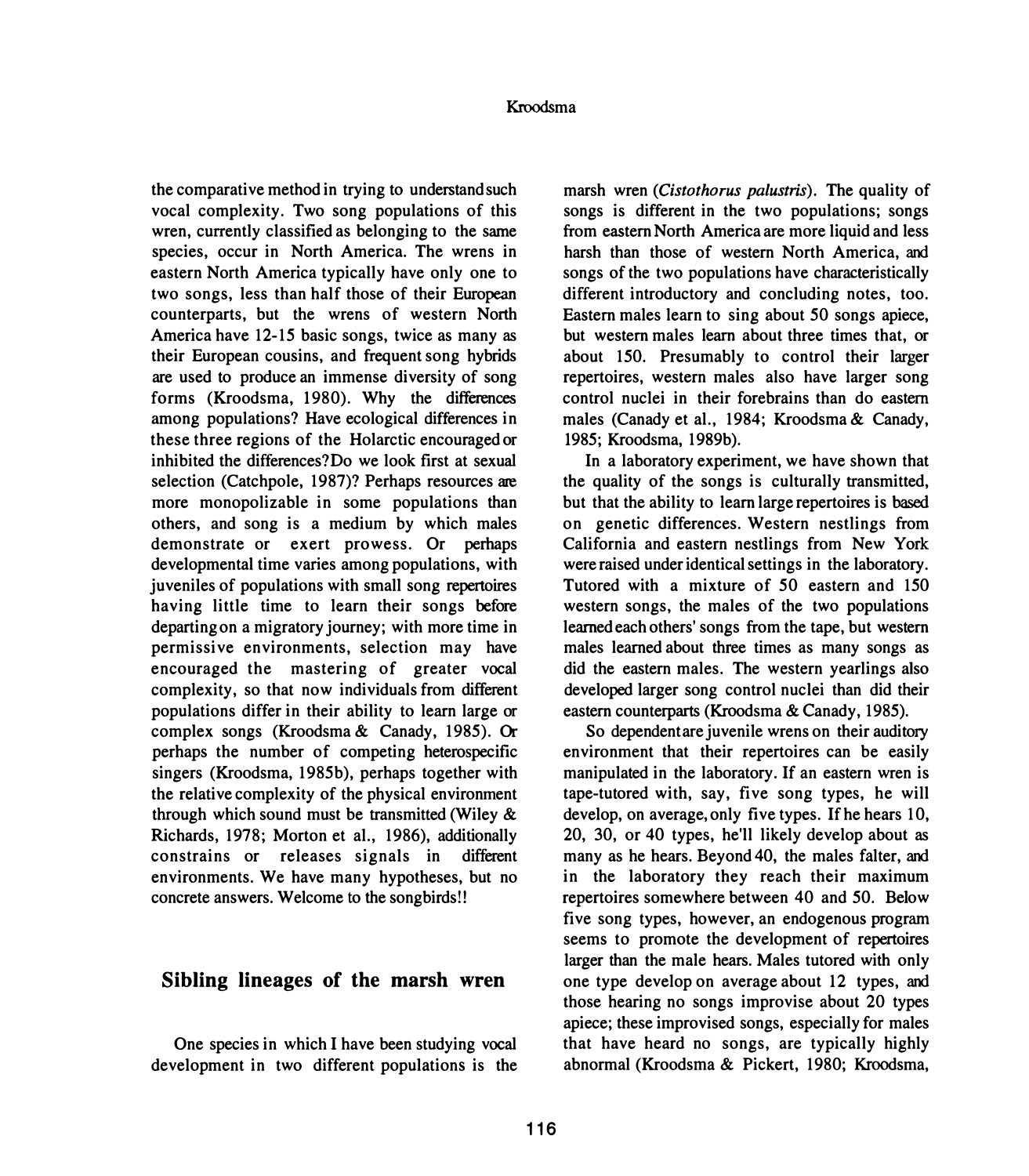**unpubl. data).** 

**In the northern Great Plains of North America, these eastern and western populations co-occur. In Saskatchewan marshes, where these wrens are "interspecifically" territorial, they maintain large differences in repertoire size and they maintain, for the most part, their pure eastern or western singing traditions. Eastern style singers tend to weigh about 10% more than western males, and, not surprisingly, they maintain their genetic distinctiveness, with adjacent eastern and western style singers more similar to wrens from populations on the Atlantic and Pacific coast, respectively, than to each other. Two males, each banded as a nestling in a territory of a male singing western songs, each developed pure western repertoires, despite numerous eastern males in the neighborhood. Given the ability of these birds to learn each others' songs in the laboratory, we can conclude that social interactions in nature must guide learning and maintenance of song differences in these sympatric populations, so that young males learn to sing almost exclusively songs of their own kind. Females, too, must learn to identify males of their own kind, so that the offspring produced in these mixed populations remain true, both behaviorally and genetically, to one lineage or the other. Genetic and cultural differences that undoubtedly arose in allopatry are thus largely maintained where these two wrens meet (Albright, Braun, Winslow, and Kroodsma, unpubl. data).**

**For these two wren evolutionary units (they were almost certainly isolated from each other by glaciation events, and only recently have recontacted each other), several ecological factors may have placed a premium on song and more complex singing behaviors among western birds. Western males often occur on relatively small territories, within which they can acquire sizeable harems of females (Verner, 1965). Presumably songs play some role in acquiring or maintaining these resources necessary for breeding, and the apparently higher variance in male reproductive success among** 

**western birds may have led to an escalation of singing behaviors, too (Verner, 1976). Additionally, males in a larger percentage of western populations seem to be sedentary or stay on their territories longer than do eastern males; if a longer uninterrupted time for song development plays a role in developing larger, more complex song repertoires, then western males would also have the edge.** 

**Population differences in repertoire size, sometimes associated with differences in the extent of song sharing with neighbors, may have arisen under similar circumstances among other songbird species. The rufous-sided towhee** *(Pipilo erythrophtha lmus),* **for example, is a widespread North American species. Males in sedentary populations of Oregon and Florida (western and southeastern United States) have larger song repertoires and neighboring males possess more similar songs than do males in the migratory populations of the northeastern United States (review in Ewert & Kroodsma, in press). The redwinged blackbird** *(Agelaius phoeniceus)* **also occurs throughout North America; although repertoire size seems relatively constant among populations, the degree of song sharing appears higher among the more sedentary populations of California and Florida than among northeastern migratory populations (Kroodsma & James, in press). Repertoire size among North American white-crowned sparrow**  *(Zonotrichia leucophrys)* **populations is also constant ( one song type/male), but extent of sharing with neighbors in sedentary populations is greater than in migratory populations (Baptista, 1975, 1977).** 

# **Comparative approach within individual birds**

**Using the comparative approach to understand**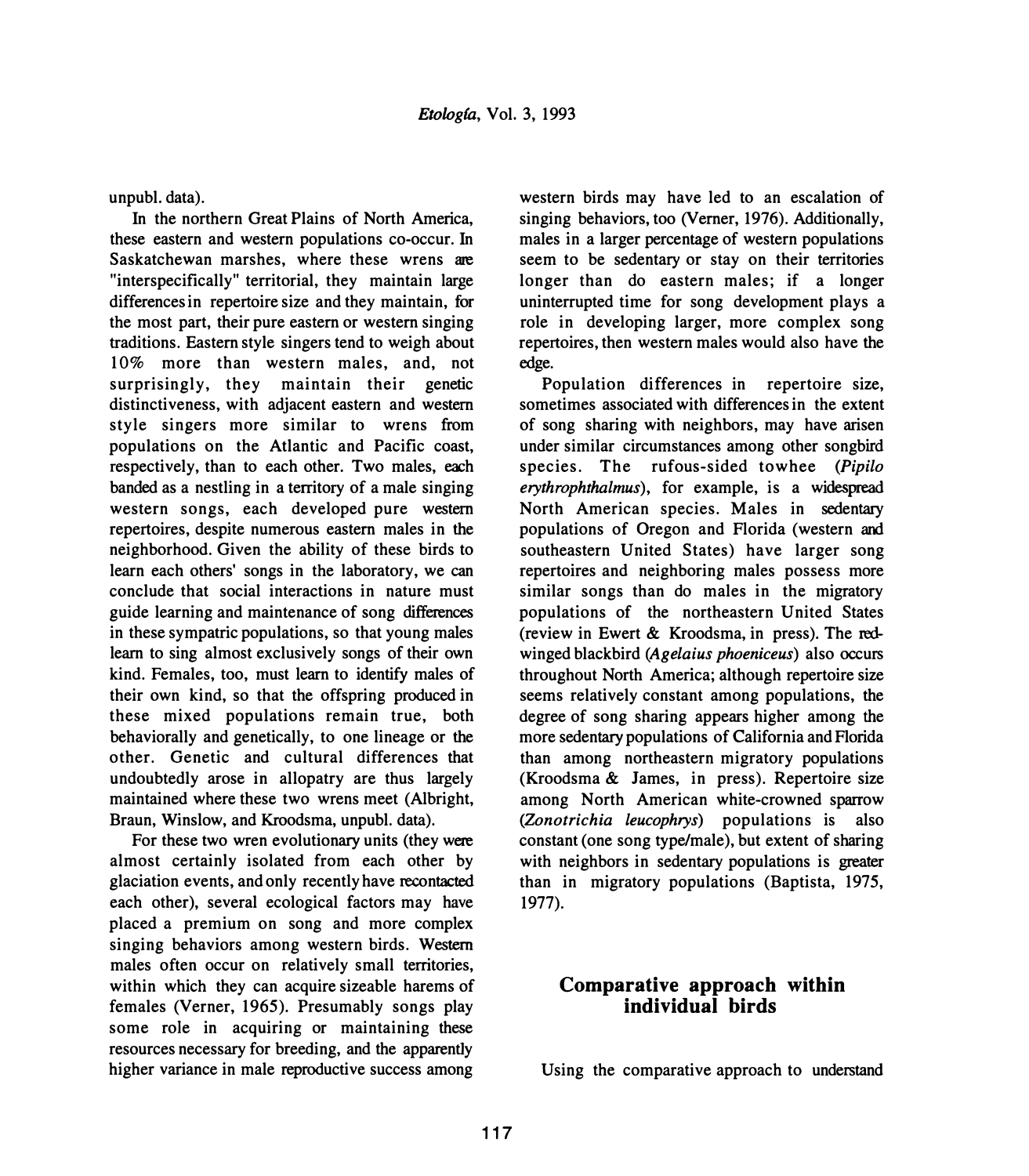**behavioral differences among different lineages ( such as suborders, families, or conspecific populations) is useful, but I believe we can go one step better. Different learned vocalizations of the same individual can differ in the extent of geographic variation, with local dialects in one sound but not another. We are thus compelled to examine closely the function of those vocalizations and the underlying strategies of vocal development, all in an attempt to understand the ecological and social**  forces that led to these geographic and **developmental differences.** 

**Among songbirds, investigators have been obsessed with two consequences of song learning: repertoires of song types, with males having**  multiple variations of their songs, and **microgeographic song variation (usually referred to as dialects), with males at one location using songs more like one another than like males at more distant locations (Krebs & Kroodsma, 1980). The puzzle, then, is why some songbirds abandon this rich oscine heritage and potential, foregoing large**  repertoires, geographic variation, or both, and **thereby behave more as if they were suboscine flycatchers. My colleagues and I have been working with several of these species.** 

**Unlike most songbirds, which seem to use the same multi-purpose songs in a variety of circumstances, paruline warblers in North America use different songs in different contexts (Gill & Murray, 1972; Ficken & Ficken, 1967; Lein, 1978; Morse, 1989). The chestnut-sided and blue-winged warblers** *(Dendroica pensylvanica* **and** *Vermivora pinus),* **for example, use one category of song form that is remarkably stereotyped throughout the geographic range of the species (Kroodsma, 1981). In the blue-wing, the single song form is rendered "bee-bzzzz," sounding as if the bird is inhaling on**  the first and exhaling on the second phrase. With the **chestnut-sided warbler, however, each male typically uses three different songs from a species-wide pool of about five types; all five types can occur at a given location, but little geographic variation occurs**  **in these basic song forms (Byers, unpubl. data).** 

**The warblers have a second category of song form, however; used primarily in aggressive encounters (Morse, 1970), these songs vary among populations. Each chestnut-sided warbler, for example, has a small repertoire of these "B" songs, and each song form is restricted to a relatively small area, occurring on a maximum of four or five contiguous territories (though the elements within the song can have a broader distribution). The B repertoires of individuals even change from year to year, with changes usually increasing the similarity of the B repertoire to those of current or former neighbors (B. E. Byers, unpubl. data). Warblers themselves seem to recognize dialects in these aggressive songs but not in the more intersexual songs (Kroodsma et al., 1984).** 

**These two warbler species, unlike many species of songbirds, have difficulty learning songs in tapetutor environments in the laboratory. Blue-winged warblers, in spite of being tutored with a typical song form from each of their two song categories, developed highly abnormal songs (Kroodsma, 1988b). With the chestnut-sided warblers (Byers & Kroodsma, 1992), social experience with adult males seemed necessary for learning the geographically variable song forms, those used in an intrasexual, male-male context. The geographically invariant songs, however, used more in intersexual contexts, were learned more readily from simple tape-tutoring experiences. These data suggest that song development, at least for the chestnut-sided warbler, is somewhat compartmentalized, with intersexual songs perhaps more restricted by some form of neural selection (Marler & Nelson, 1992) and the intrasexual songs more dependenton social interaction with singing males (Pepperberg, 1985).** 

**The intended audience for each song form must dictate, in some way, the details of song structure. The intrasexual signals used by these warblers in aggressive situations vary geographically, and the audience that shapes these vocalizations consists of males in the local neighborhood. Among songbirds,**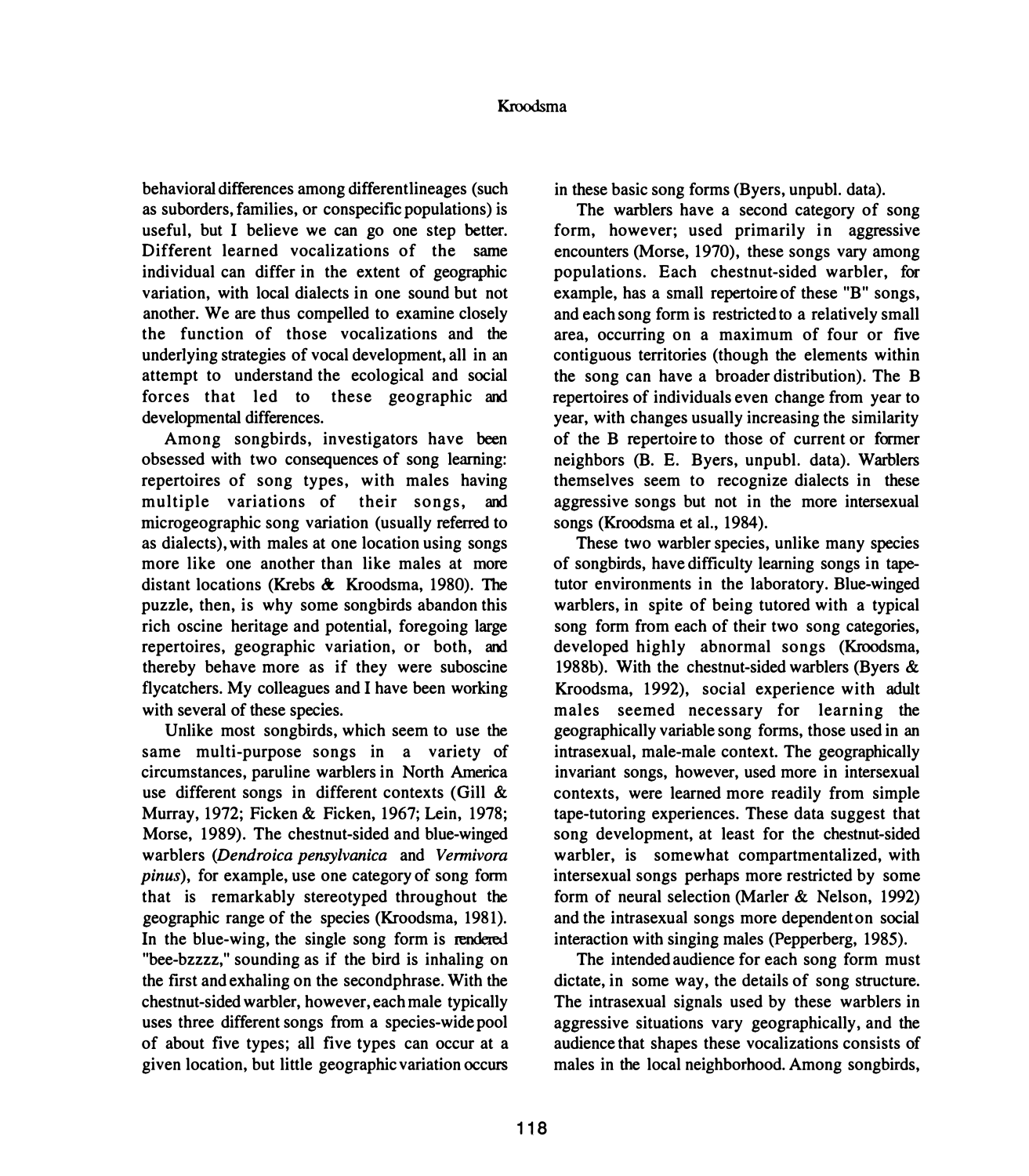**this pattern of local dialects has been documented frequently. In contrast, forces that constrain the warbler songs used in more intersexual contexts transcend local, immediate audiences, and seem to extend over broad geographic areas, yielding a geographic distribution much like that of the invariant songs of the suboscine flycatchers. Whether these song distributions are cultural evidence of a larger social cohesiveness, or whether these larger vocal geographies map onto geneticallydefined evolutionary units is unknown.** 

**If processes operating among these warblers are general and occur among other songbirds, we should find evidence for similar ontogenies and geographic distributions in other groups, too. The black-capped chickadee** *(Parus atricapillus)* **may provide such an example (review in Kroodsma et al., in press). This**  chickadee uses a single song form, the whistled "fee**bee," which seems as remarkably invariant throughout its broad geographic range in North America as does the "fee-bee-o" of the alder flycatcher. The "fee-bee" songs typically consist of two whistled components, each of which is about 0.4 sec in duration. The first whistle is slurred downward, perhaps through 200 Hz from start to end, and the second whistle then begins immediately about 400 Hz lower. A brief drop in amplitude usually (always?) occurs at the midpoint of the second whistle, thus making "fee-bee-ee" a more appropriate rendering of the song than "fee-bee." These basic features of the "fee-bee-ee" song occur over much of the North American continent. This relatively invariant song is used as the general advertising song, much like the invariant songs of the warblers.** 

**In more aggressive contexts, however, the chickadee uses another vocalization, sometimes called a "gargle" (Ficken et al., 1987). This gargle, like the aggressive songs of the warblers, also varies microgeographically. The overall parallels with the warblers are intriguing.** 

**As with the warblers, vocal development does not proceed smoothly in the laboratory. In nature,**  **some force constrains the usual songbird potential and produces highly stereotyped songs, both among individuals and over time and space, but whatever this proximate force is, it is not easy to duplicate in the laboratory. We have tried several different rearing environments for the chickadees, for example, but as yet we have no chickadees singing normal "fee-beeee" songs. Those environments included the following: 1) tutoring two males with a sequence of nonnal conspecific "fee-bee-ee" songs, in a room with male and female Carolina chickadees** *(Parus carolinensis)* **but with no female black-caps; 2) tutoring a single male with Carolina chickadee songs, in a room with female black-caps and male and female Carolina chickadees; 3) tutoring all-male or mixed-sex groups of black-capped chickadees with**  the normal "fee-bee-ee" and with 3 derivatives of the **nonnal song ("bee-ee-fee," "bee-ee-bee-ee," and "feefee"). In condition 3, conspecific males sang highly abnonnal songs, but they did at least converge in their song fonns so that males within the same groups sang similar songs. They converged, too, in their gargles, though they had not been tutored with any on the tapes. Social influences of siblings thus provided the necessary dynamics for group confonnity but not for producing normal songs (Kroodsma et al., in press).** 

**With both the warblers and the chickadee, it seems that social forces of some kind constrain the inherent songbird ability to produce a wider variety of sounds. Intersexual forces are implicated, as they are in a series of experiments with the brown-headed cowbird** *(Molothrus ater;* **West & King, 1988). We must next try to understand more fully what these forces are, through what evolutionary circumstances they arose, why they are more prominent in some species than others, and why they exist for some song forms within individuals and not others. Although the hypothesis that local song dialects limit gene flow in a species like the white-crowned sparrow has not been widely accepted (e.g., Hafner & Petersen, 1985), perhaps these nonlocal, geographically invariant songs do represent**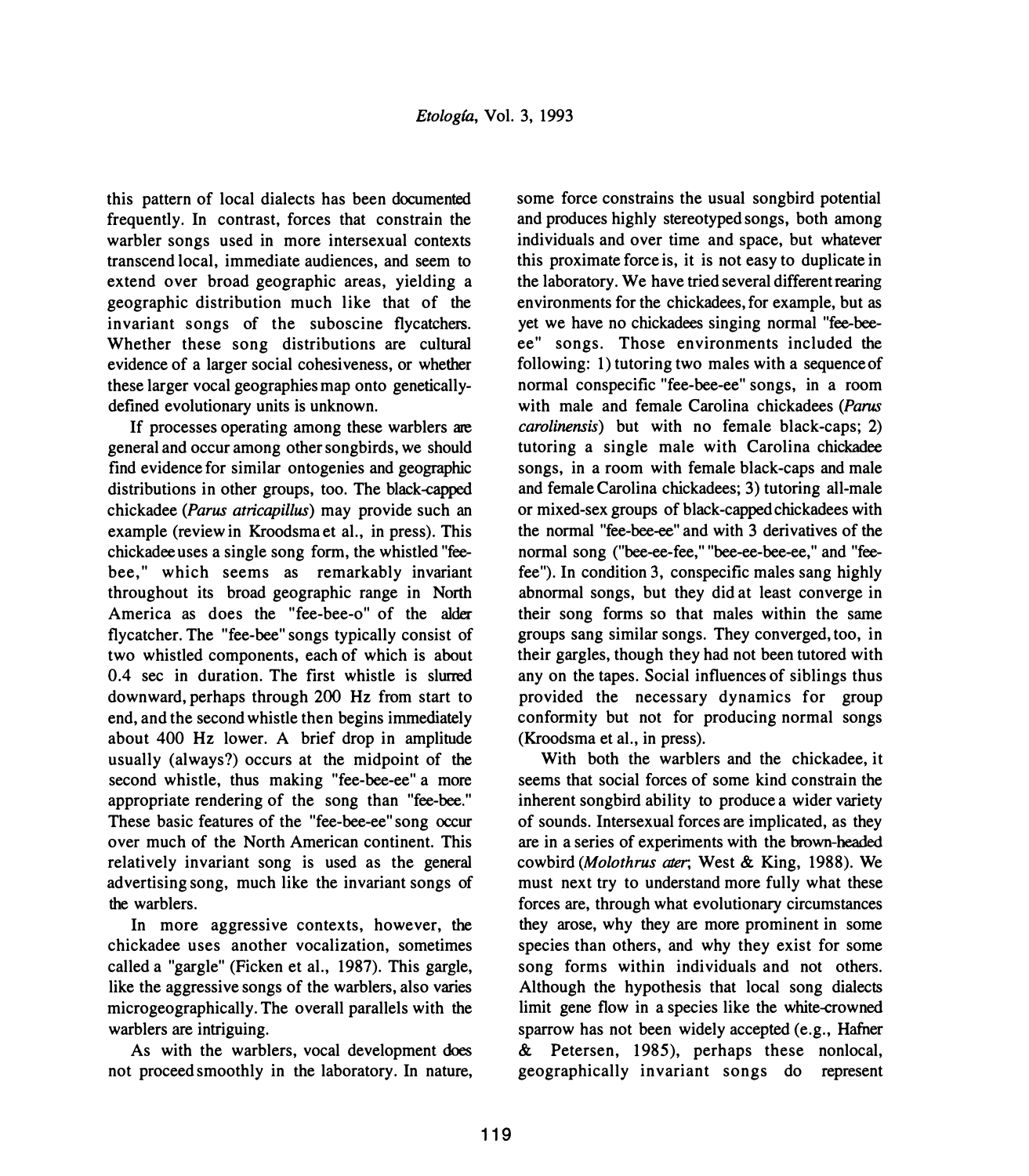**evolutionary units in some broader way.** 

# **Conclusions and Summary**

**Documenting some of the essential components of song development in the laboratory may be relatively easy, but identifying the ecological forces that have limited, enabled, or encouraged (i.e., constrained, broadly defined) particular styles of development is especially challenging. Questions abound:** 

**1. The evolution of vocal imitation, presumably from some suboscine-like, risk-free vocal development, remains an enigma. Perhaps surveys of vocal variation and development in other suboscine groups, especially in the neotropics, will help solve this mystery.** 

**2. Why do some songbirds, such as a winter wren, need an extraordinarily complex song, but a black-capped chickadee manages his affairs with a simple, learned song?** 

**3. Does sexual selection explain extravagance in vocal signals? All other parameters held constant, does complexity of signals increase with variance in male reproductive success, as it seems to in the two marsh wren song populations?** 

**4. Could the same "end" be achieved by different "means"? Songbirds have at least two ways to generate geographically invariant signals, for example: a) by restrictive imitative processes, perhaps guided by some kind of neural selection (Marler & Nelson, 1992), as illustrated by the black-capped chickadee's "fee-bee-ee" and the A songs of certain warblers (Kroodsma, 1981); and b) by extensive improvisation, in which some nonimitative internal program generates highly variable yet species-typical songs (e.g., sedge wren,**  *Cistothorus platensis,* **Kroodsma & Verner, 1978; and perhaps the gray catbird,** *Dumetella carolinensis,*  **Kroodsma, unpubl. data). Are these alternative** 

**means to the same end, a geographically invariant signal, or are the ends only superficially similar? Perhaps the first method can handle only a few songs (up to five in the chestnut-sided warbler), but the second can generate a hundred or more patterns.** 

*5.* **If songs are multipurpose, serving, as in most songbirds, both intra- and inter-sexual functions, are the forces from the two sexes disruptive, so that one force (intrasexual) promotes variability but the other (intersexual) promotes stereotypy? Certain warblers suggest that scenario (Byers & Kroodsma, 1992), as do brown-headedcowbirds(West & King, 1988) and perhaps a chickadee(Kroodsma et al., in press). And could dispersal distances and the homogeneity of genetic backgrounds among individuals and populations influence which force has more influence on song variability?** 

**As a Darwinian biologist, I want to believe that ecological circumstances provided the context in which the diversity of passerine singing behaviors, together with their accompanying ontogenies, evolved. I want to believe that some day we will be able to chart the multiple forces and plot, in multidimensional space, how these forces produced the diversity of ontogenies and singing behaviors. Our only window on this historical process is to document current function among a variety of taxa and hope that patterns emerge, patterns from which we can try to reason explicitly about how selection worked to create what we see. Clearly we've just begun our task.** 

### **Resumen**

Aspectos ecológicos del desarrollo del sonido de *paseriformes.* 

**La diversidad de comportamientos canoros y sus ontogenias en paseriformes debe haber coevolucionado con otros parametros de ciclos re vida, pero la identificaci6n de las fuerzas**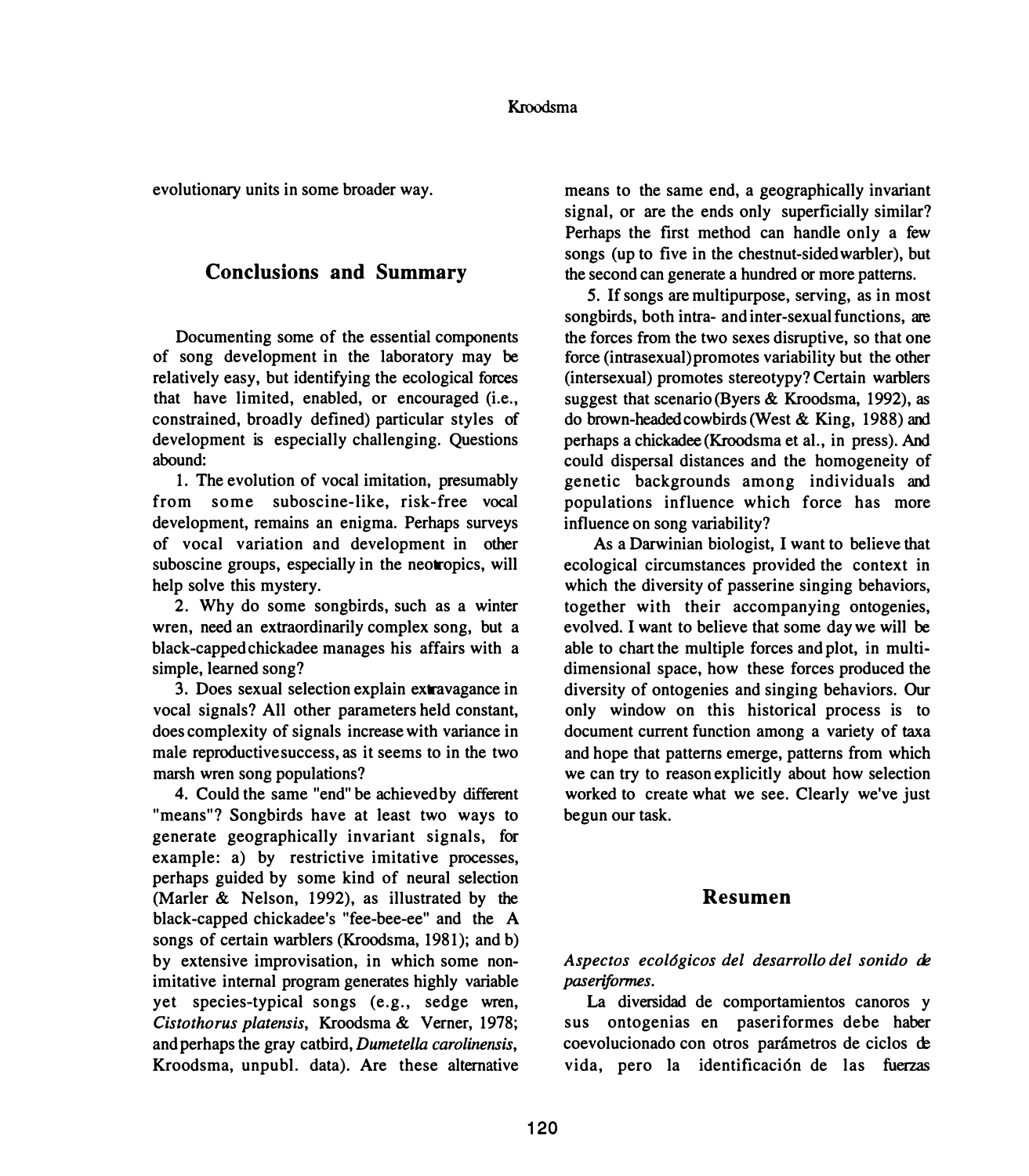involucradas es un desafio. Quizás el mayor misterio es la evolución de la imitación vocal en el oscine ancestral, y porque los linajes dentro del grupo hermano suboscine han retenido la presumiblemente forma mas primitiva de control neural y una ontogenia vocal no imitativa. Los comportamientos de canto de los oscine y las ontogenias de sonido son extraordinariamente diversas y el método comparativo aporta una visi6n para entendertanto la funci6n actual como la historia evolutiva. El estudio de diferentes poblaciones de la misma especie (por ejemplo chochines) o diferentes formas de sonido de los mismos individuos (mosquiteros parulfnidos y un parido), por ejemplo, sugieren que las fuerzas intra e inter sexuales han influenciado fuertemente la variabilidad relativa de las sefiales vocales.

### **Acknowledgements**

I thank Tomás Redondo and all of the gracious Spanish hosts for their invitation to attend the IEC and for their frequenthelp. My research is funded by the NSF (BNS-9111666). I especially thank Melissa Kroodsma for her tireless efforts in hand-rearing the baby birds.

### **References**

- Baker, M.C. & Cunningham, M.A., 1985. The biology of bird-song dialects. *Behav. Brain Sci.,*  8:85-133.
- Baptista, L.F., 1975. Song dialects and demes in sedentary populations of the white-crowned sparrow *(Zonotrichia leucophrys nuttalli). Univ. Calif. Publ. Zool.,* 105: 1-52.
- Baptista, L.F., 1977. Geographic variation in song and dialects of the Puget Sound white-crowned

sparrow. *Condor,* 79:356-370.

- Baptista, L.F. & Trail, P.W., 1992. The role of song in the evolution of passerine diversity. *Syst. Biol.,* 41:242-247.
- Byers, B.E. & Kroodsma, D.E., 1992. Development of two song categories by chestnut-sided warblers. *Anim. Behav.,* 44:799-810.
- Canady, R.A., Kroodsma, D E. & Nottebohm, F., 1984. Population differences in complexity of a learned skill are correlated with the brain space involved. *Proc. Natl. Acad. Sci. USA,* 81:6232- 6234.
- Catchpole, C.K., 1987. Bird song, sexual selection and female choice. *Trends Ecol. Evol.,* 2:94-97.
- Ewert, D.N. & Kroodsma, D.E., (in press). Song sharing and repertoires among migratory and resident Rufous-sided Towhees. *Condor.*
- Ficken, M.S. & Ficken, R.W., 1967. Singing behaviour of blue-winged and golden-winged warblers and their hybrids. *Behaviour,* 28: 149- 181.
- Ficken, M.S., Weise, C.M. & Reinartz, J.A., 1987. A complex vocalization of the blackcapped chickadee: repertoires, dominance and dialects. *Condor,* 89:500-509.
- Gahr, M., Gilttinger, H-R. & Kroodsma, D.E., 1993. Estrogen receptors in the avian brain: survey reveals general distribution and forebrain areas unique to songbirds. *J. Comp. Neurology,*  327:112-122.
- Gill, F.B. & Murray, B.G.,Jr., 1972. Song variation in sympatric blue-winged and goldenwinged warblers. *Auk,* 89:625-643.
- Gould, S.J., 1989. A developmental constraint in *Cerion,* with comments on the definition and interpretation of constraint in evolution. *Evolution,* 43:516-539.
- Hafner, D.J. & Petersen, K.E., 1985. Song dialects and gene flow in the white-crowned sparrow *(Zonotrichia leucophrys nuttalli). Evolution,*  39:687-694.
- Konishi, M., 1965. The role of auditory feedback in the control of vocalization in the white-crowned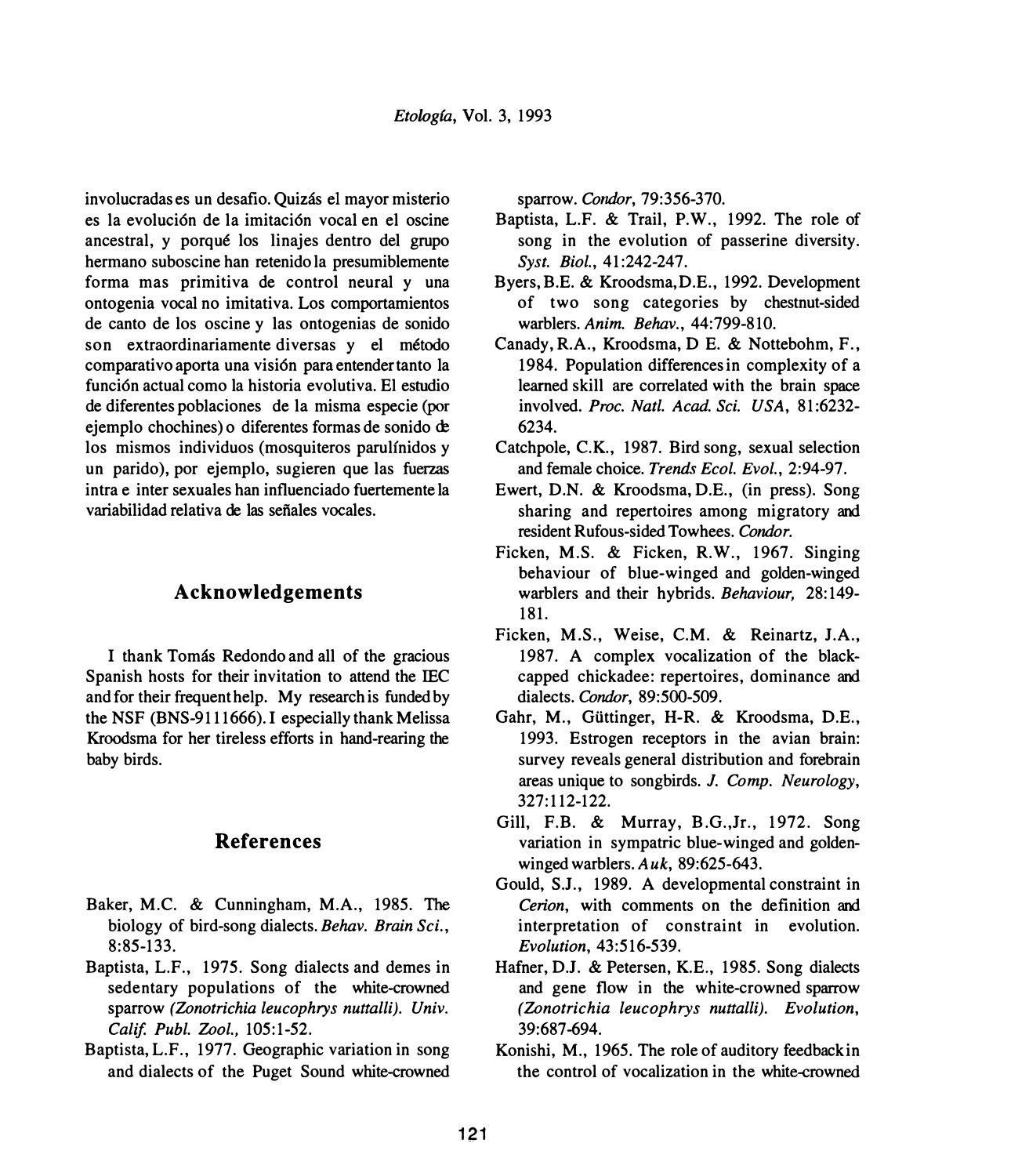**sparrow. Z.** *Tierpsychol.,* **22:770-783.** 

- **Konishi, M., 1989. Birdsong for neurobiologists.**  *Neuron,* **3:541-549.**
- **Krebs, J.R. & Kroodsma, D.E., 1980. Repertoires and geographical variation in bird song. In:** *Adv. Study Behav.,* **Vol. 11: 143-177 (J.S. Rosenblatt, R.A. Hinde, C. Beer & M.C. Busnel, Eds.). New York: Academic Press.**
- Kreutzer, M., 1974. Stereotypie et variations dans **les chants de proclamation territoriale chez le Troglodyte** *(Troglodytes troglodytes). Rev. Comp. Animal,* **8:270-286.**
- **Kroodsma, D.E., 1980. Winter wren singing behavior: a pinnacle of song complexity.**  *Condor,* **82:356-365.**
- **Kroodsma, D.E., 1981. Geographical variation and functions of song types in warblers (Parulidae).**  *Auk,* **98:743-751.**
- **Kroodsma, D.E., 1984. Songs of the Alder Flycatcher** *(Empidonax alnorum)* **and Willow Flycatcher** *(Empidonax traillii)* **are innate.** *Auk,*  **101:13-24.**
- **Kroodsma, D.E., 1985a. Development and use of two song forms by the eastern phoebe.** *Wilson Bull.,* **97:21-29.**
- **Kroodsma, D.E., 1985b. Geographic variation in songs of the Bewick's wren: a search for correlations with avifaunal complexity.** *Behav. Ecol. Sociobiol.,* **16:143-150.**
- **Kroodsma, D.E., 1988a. Contrasting styles of song development and their consequences among the Passeriformes. In:** *Evolution and Leaming:* **157- 184 (R.C. Bolles & M.D. Beecher, Eds.). Hillsdale, New Jersey: Erlbaum Assoc., Inc.**
- **Kroodsma, D.E., 1988b. Song types and their use: developmental flexibility of the male bluewinged warbler.** *Ethology,* **79:235-247.**
- **Kroodsma, D.E., 1989a. Male Eastern Phoebes (Tyrannidae, Passeriformes) fail to imitate songs.**  *J. Comp. Psycho/.,* **103:227-232.**
- **Kroodsma, D.E., 1989b. Two North American song populations of the marsh wren reach distributional limits in the central Great Plains.**

*Condor,* **91:332-340.** 

- **Kroodsma, D.E., Albano, D. & Houlihan, P., (in press). Song development by Black-capped Chickadees** *(Parus atricapillus)* **and Carolina Chickadees** *(P. carolinensis)* **in mixed groups.**  *Auk.*
- **Kroodsma, D E. & Baylis, J R., 1982. Appendix: a world survey of evidence for vocal learning in birds. In** *Acoustic Communication in Birds, vol.*  **2: 311-337 (D.E. Kroodsma & E.H. Miller, Eds.). New York: Academic Press.**
- **Kroodsma, D E. & Canady, R., 1985. Differences in repertoire size, singing behavior, and associated neuroanatomy among marsh wren populations have a genetic basis.** *Auk,* **102:439- 446.**
- **Kroodsma, D.E. & James, F.C., (in press). Song variation among populations of the Red-winged Blackbird.** *Wilson Bull ..*
- **Kroodsma, D. & Konishi, M., 1991. A suboscine bird (eastern phoebe,** *Sayomis phoebe)* **develops normal song without auditory feedback.** *Anim. Behav.,* **42:477-488.**
- **Kroodsma, D.E., Meservey, W.R., Whitlock, A.L. & Vanderhaegen, W.M., 1984. Blue-winged warblers** *(Vermivora pinus)* **"recognize" dialects in type II but not type I songs.** *Behav. Ecol. Sociobiol.,* **15:127-132.**
- **Kroodsma, D.E. & Momose, H., 1991. Songs of the Japanese population of the Winter Wren**  *(Troglodytes troglodytes). Condor,* **93:424-432.**
- **Kroodsma, D.E. & Pickert, R., 1980. Environmentally dependent sensitive periods for avian vocal learning.** *Nature (London),* **28:477- 479.**
- **Kroodsma, D.E. & Verner, J., 1978. Complex singing behaviors among** *Cistothorus* **wrens.**  *Auk,* **95:703-716.**
- **Lein, M.R., 1978. Song variation in a population of chestnut-sided warblers** *(Dendroica pensylvanica):* **its nature and suggested significance.** *Can. J. Zool.,* **56:1266-1283.**
- **Marler, P., 1991. The instinct for vocal learning:**